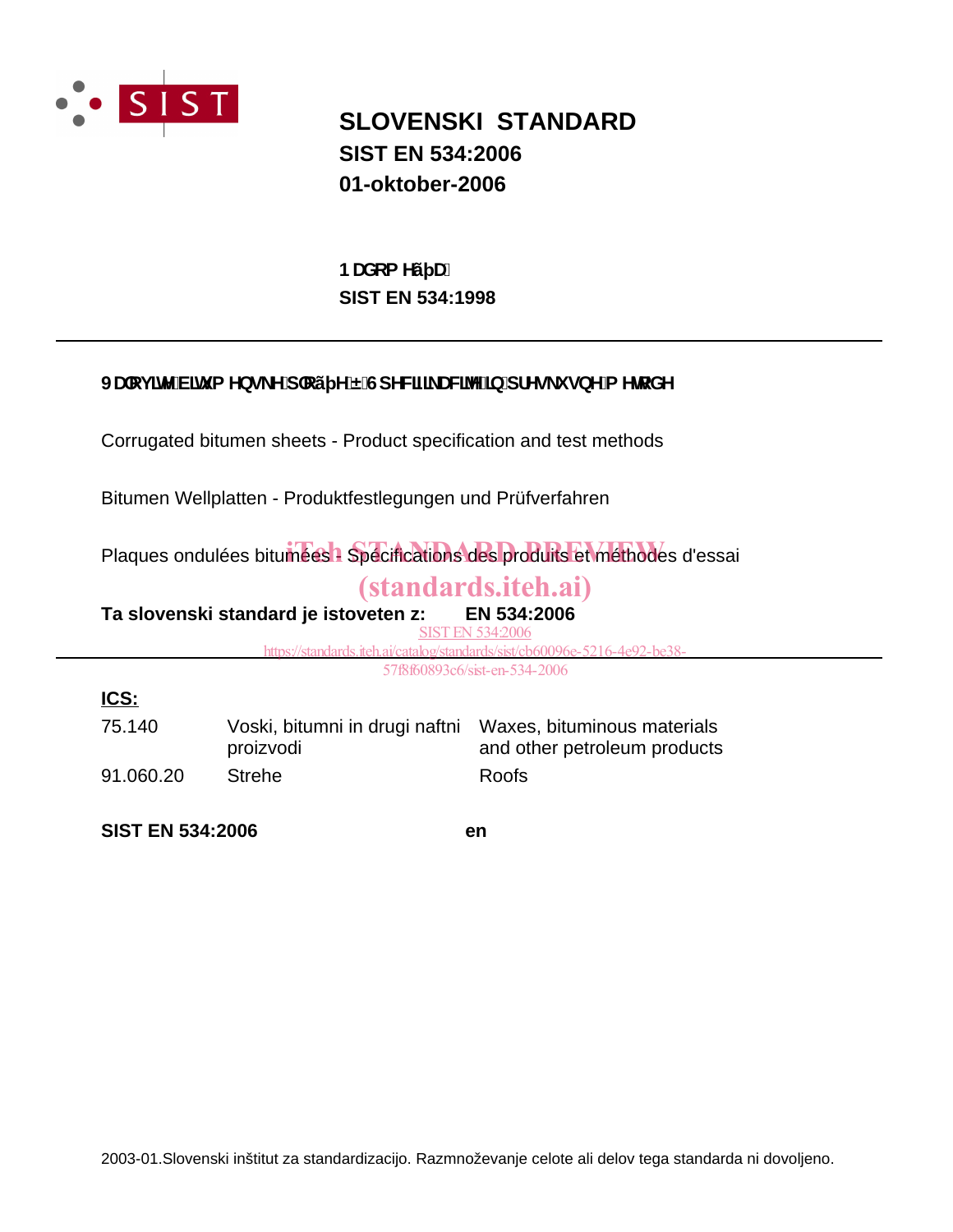# iTeh STANDARD PREVIEW (standards.iteh.ai)

SIST EN 534:2006 https://standards.iteh.ai/catalog/standards/sist/cb60096e-5216-4e92-be38- 57f8f60893c6/sist-en-534-2006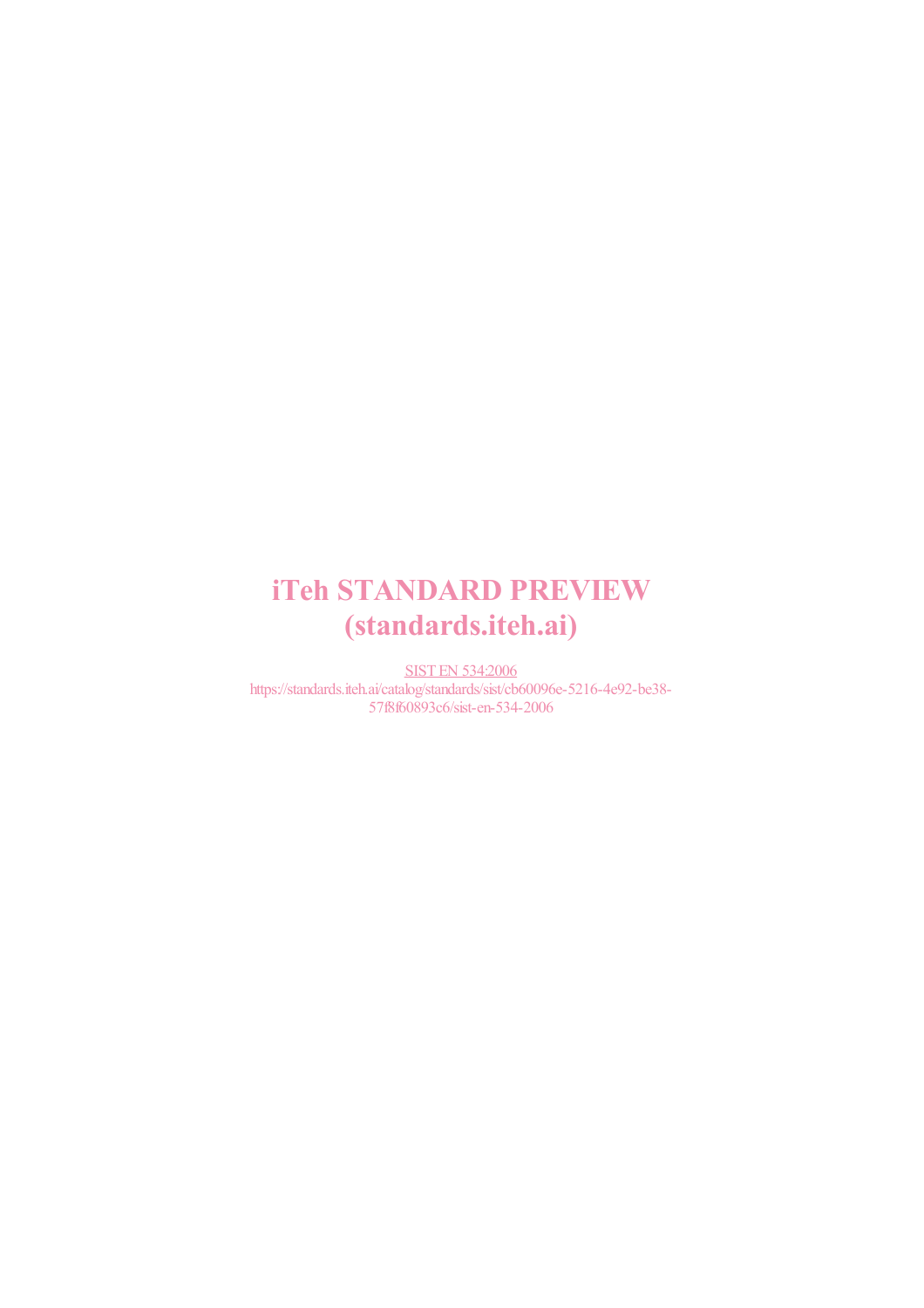# EUROPEAN STANDARD NORME EUROPÉENNE EUROPÄISCHE NORM

**EN 534**

June 2006

ICS 91.100.50 Supersedes EN 534:1998

English Version

## Corrugated bitumen sheets - Product specification and test methods

Plaques ondulées bitumées - Spécifications des produits et méthodes d'essai

Bitumen Wellplatten - Produktfestlegungen und Prüfverfahren

This European Standard was approved by CEN on 3 May 2006.

CEN members are bound to comply with the CEN/CENELEC Internal Regulations which stipulate the conditions for giving this European Standard the status of a national standard without any alteration. Up-to-date lists and bibliographical references concerning such national standards may be obtained on application to the Central Secretariat or to any CEN member.

This European Standard exists in three official versions (English, French, German). A version in any other language made by translation under the responsibility of a CEN member into its own language and notified to the Central Secretariat has the same status as the official versions. iTeh STANDARD PREVIEW

CEN members are the national standards bodies of Austria, Belgium, Cyprus, Czech Republic, Denmark, Estonia, Finland, France, CEN members are the national standards bodies of Austria, Belgium, Cyprus, Czech Republic, Denmark, Estonia, Finland, France,<br>Germany, Greece, Hungary, Iceland, Ireland, Italy, Latvia Lithuania, Luxembourg, Malta, Netherla Slovakia, Slovenia, Spain, Sweden, Switzerland and United Kingdom.

> SIST EN 534:2006 https://standards.iteh.ai/catalog/standards/sist/cb60096e-5216-4e92-be38- 57f8f60893c6/sist-en-534-2006



EUROPEAN COMMITTEE FOR STANDARDIZATION COMITÉ EUROPÉEN DE NORMALISATION EUROPÄISCHES KOMITEE FÜR NORMUNG

**Management Centre: rue de Stassart, 36 B-1050 Brussels**

© 2006 CEN All rights of exploitation in any form and by any means reserved worldwide for CEN national Members.

Ref. No. EN 534:2006: E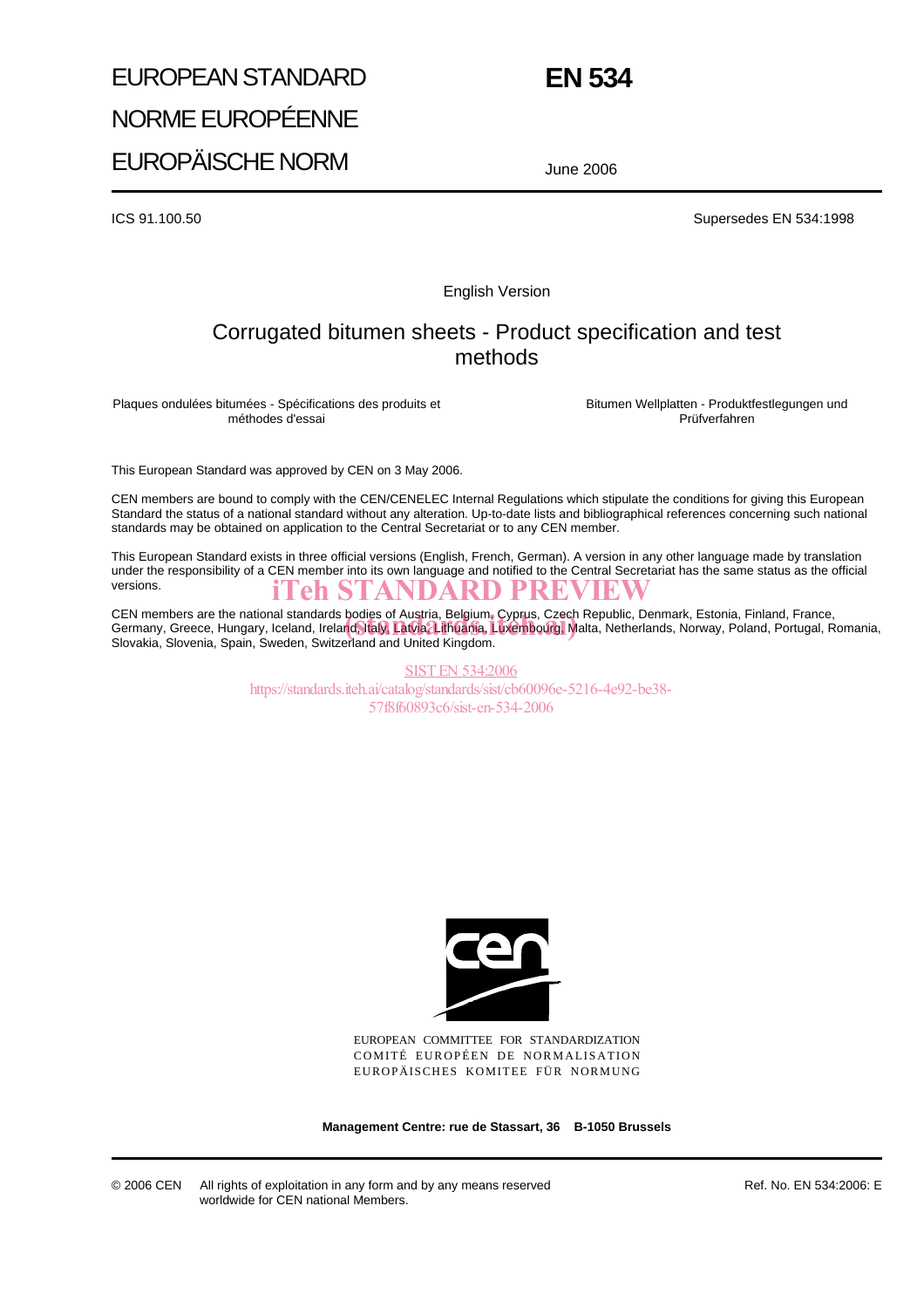## **Contents**

| 1              |                                        |  |
|----------------|----------------------------------------|--|
| $\mathbf{2}$   |                                        |  |
| 3              |                                        |  |
| 4              |                                        |  |
| 5              |                                        |  |
| 5.1            |                                        |  |
| 5.1.1          |                                        |  |
| 5.1.2          |                                        |  |
| 5.1.3          |                                        |  |
| 5.1.4          |                                        |  |
| 5.1.5          |                                        |  |
| 5.1.6          |                                        |  |
| 5.2            |                                        |  |
| 5.2.1          |                                        |  |
| 5.2.2          | Impact strength iTeIr STANDARD PREVIEW |  |
| 5.2.3          |                                        |  |
| 5.3            |                                        |  |
| 5.3.1          |                                        |  |
| 5.3.2          |                                        |  |
| 5.3.3          |                                        |  |
| 5.3.4          |                                        |  |
| 5.3.5          |                                        |  |
| 5.3.6          |                                        |  |
| 5.3.7          |                                        |  |
| 5.4            |                                        |  |
| 5.4.1<br>5.4.2 |                                        |  |
| 5.4.3          |                                        |  |
| 5.5            |                                        |  |
| 5.5.1          |                                        |  |
| 5.5.2          |                                        |  |
|                |                                        |  |
| 6              |                                        |  |
| 6.1            |                                        |  |
| 6.2            |                                        |  |
| $\overline{7}$ |                                        |  |
| 7.1            |                                        |  |
| 7.1.1          |                                        |  |
| 7.1.2          |                                        |  |
| 7.1.3          |                                        |  |
| 7.1.4          |                                        |  |
| 7.1.5          |                                        |  |
| 7.1.6          |                                        |  |
| 7.2            |                                        |  |
| 7.2.1          |                                        |  |
| 7.2.2          |                                        |  |
| 7.2.3          |                                        |  |
| 7.3            |                                        |  |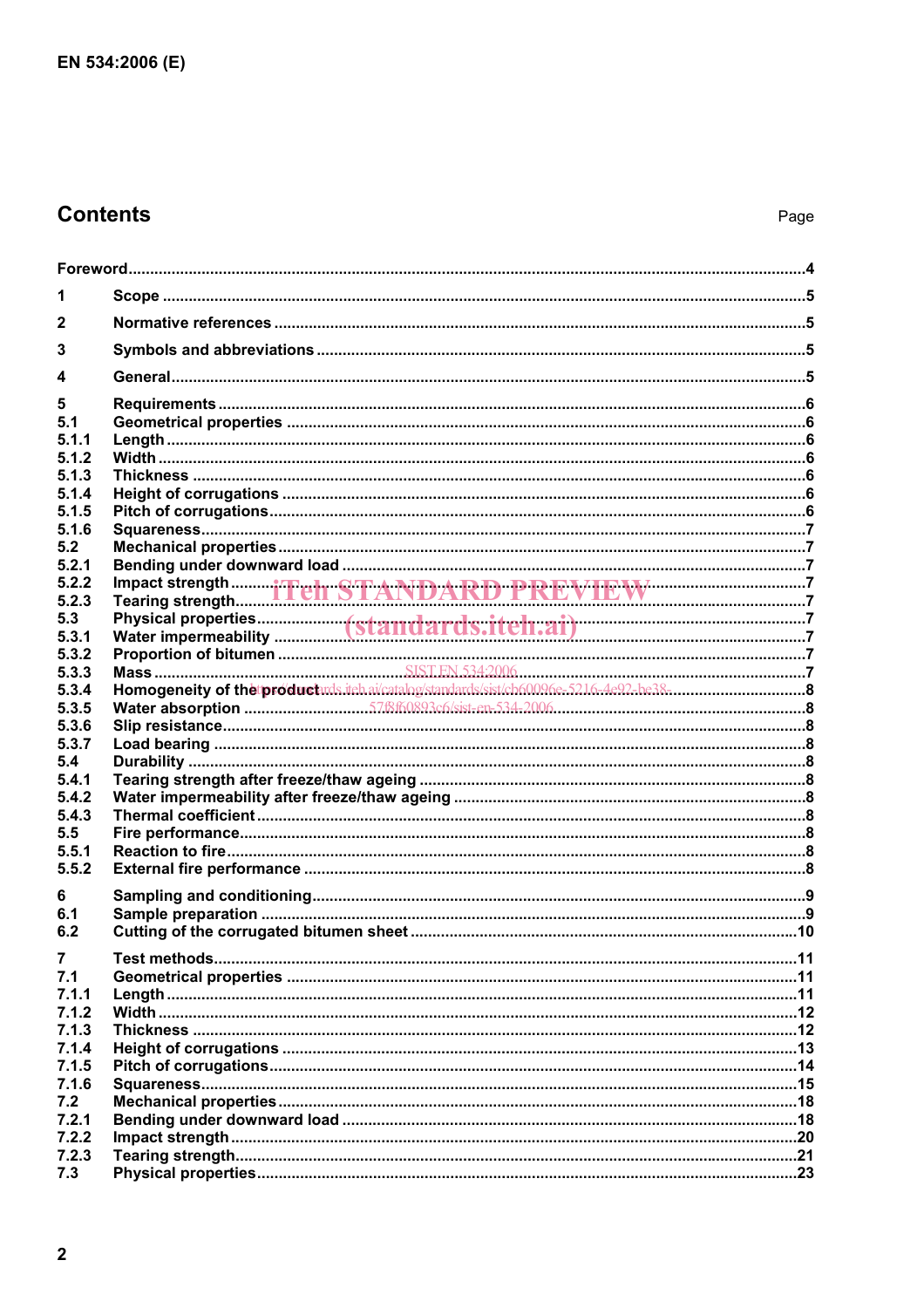| 7.3.1  |                                                                             |  |
|--------|-----------------------------------------------------------------------------|--|
| 7.3.2  |                                                                             |  |
| 7.3.3  |                                                                             |  |
| 7.3.4  |                                                                             |  |
| 7.3.5  |                                                                             |  |
| 7.4    |                                                                             |  |
| 7.4.1  |                                                                             |  |
| 7.4.2  |                                                                             |  |
| 7.4.3  |                                                                             |  |
| 7.4.4  |                                                                             |  |
| 7.5    |                                                                             |  |
| 7.5.1  |                                                                             |  |
| 7.5.2  |                                                                             |  |
| 8      |                                                                             |  |
| 8.1    |                                                                             |  |
| 8.2    |                                                                             |  |
| 8.3    |                                                                             |  |
| 8.3.1  |                                                                             |  |
| 8.3.2  |                                                                             |  |
| 8.3.3  |                                                                             |  |
| 8.3.4  |                                                                             |  |
| 8.3.5  |                                                                             |  |
| 8.3.6  |                                                                             |  |
|        |                                                                             |  |
| 9      |                                                                             |  |
|        |                                                                             |  |
|        |                                                                             |  |
|        |                                                                             |  |
| ZA.1   |                                                                             |  |
| ZA.2   | Procedure for the attestation of conformity of corrugated bitumen sheets 34 |  |
| ZA.2.1 |                                                                             |  |
|        |                                                                             |  |
| ZA.3   |                                                                             |  |
|        |                                                                             |  |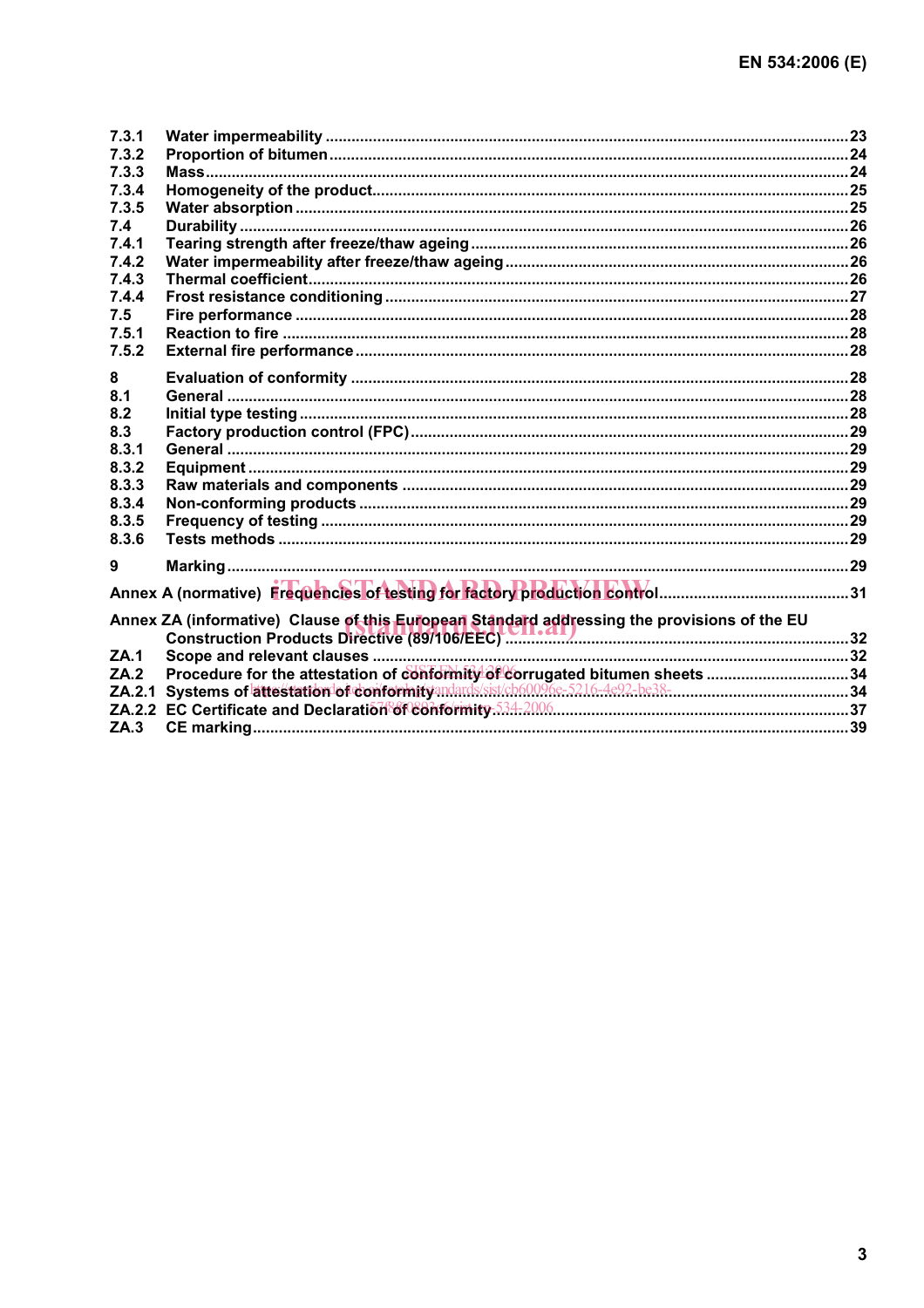## **Foreword**

This document (EN 534:2006) has been prepared by Technical Committee CEN/TC 128 "Roof covering products for discontinuous laying and products for wall cladding", the secretariat of which is held by IBN.

This European Standard shall be given the status of a national standard, either by publication of an identical text or by endorsement, at the latest by December 2006, and conflicting national standards shall be withdrawn at the latest by March 2008.

This document supersedes EN 534:1998.

This document has been prepared under a mandate given to CEN by the European Commission and the European Free Trade Association, and supports essential requirements of EU Directive(s).

For relationship with EU Directive(s), see informative Annex ZA, which is an integral part of this document.

According to the CEN/CENELEC Internal Regulations, the national standards organizations of the following countries are bound to implement this European Standard: Austria, Belgium, Cyprus, Czech Republic, Denmark, Estonia, Finland, France, Germany, Greece, Hungary, Iceland, Ireland, Italy, Latvia, Lithuania, Luxembourg, Malta, Netherlands, Norway, Poland, Portugal, Romania, Slovakia, Slovenia, Spain, Sweden, Switzerland and United Kingdom ${\bf Teh\ STANDARD\ PREVIEW}$ 

## (standards.iteh.ai)

SIST EN 534:2006 https://standards.iteh.ai/catalog/standards/sist/cb60096e-5216-4e92-be38- 57f8f60893c6/sist-en-534-2006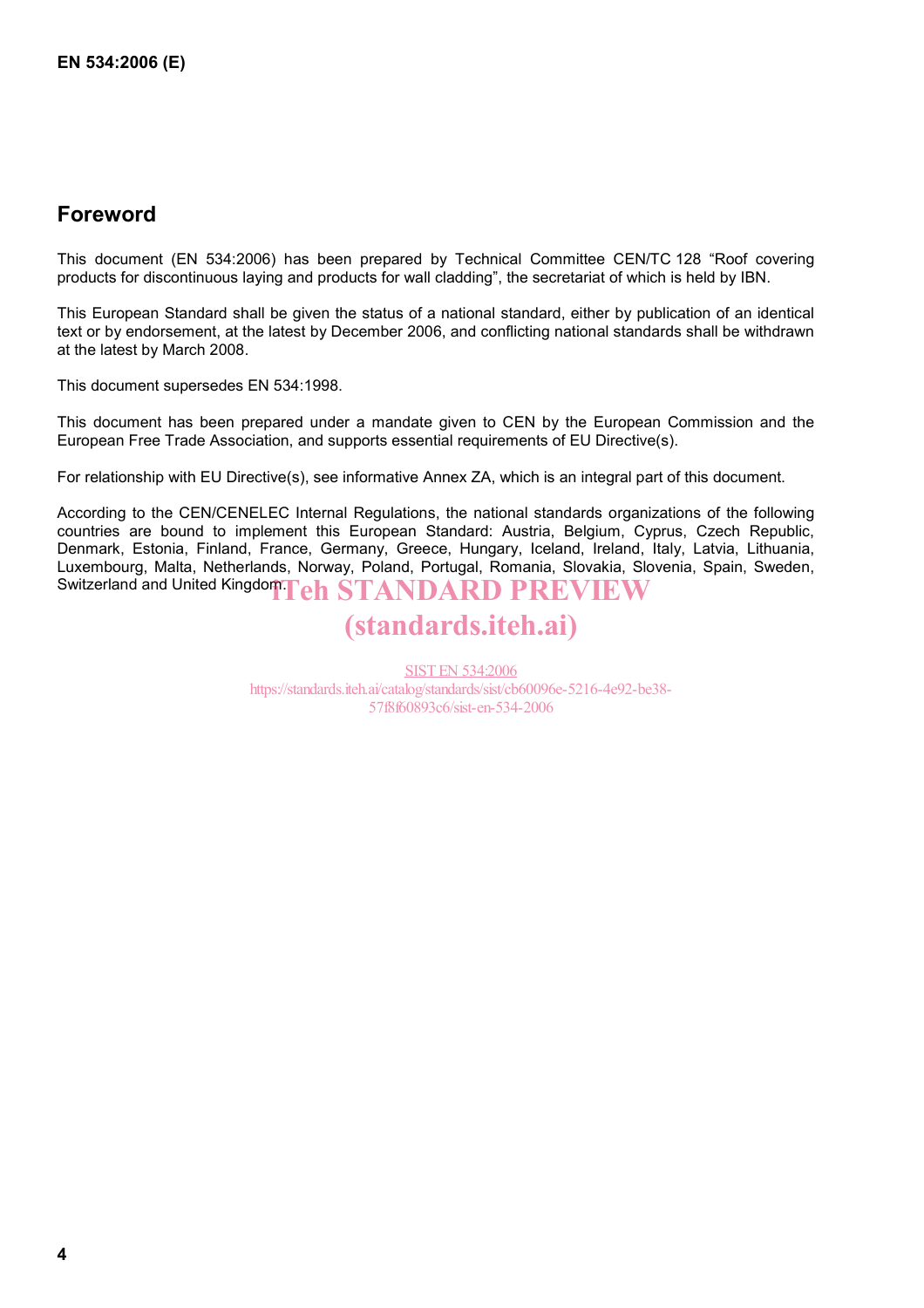### **1 Scope**

This European Standard specifies the technical properties and establishes the test and inspection methods for finished corrugated bitumen sheets on leaving the factory. It also provides for the evaluation of conformity of products with the requirements of this standard.

### **2 Normative references**

The following referenced documents are indispensable for the application of this document. For dated references, only the edition cited applies. For undated references, the latest edition of the referenced document (including any amendments) applies.

ENV 1187, *Test methods for external fire exposure to roofs* 

EN 13501-1, *Fire classification of construction products and building elements - Part 1: Classification using test data from reaction to fire tests*

EN 13501-5, *Fire classification of construction products and building elements - Part 5: Classification using data from external fire exposure to roofs tests*

EN ISO 9001, *Quality management systems - Requirements (ISO 9001:2000)*

ISO 7892, *Vertical building elements* -- *Impact resistance tests -- Impact bodies and general test procedures* 

## (standards.iteh.ai)

### **3 Symbols and abbreviations**

SIST EN 534:2006

57f8f60893c6/sist-en-534-2006

- L length of the sheet [mm]<br>https://standards.iteh.ai/catalog/standards/sist/cb60096e-5216-4e92-be38-
- *w* width of the sheet [mm]
- *H* height of corrugations [mm]
- *f* deflection of the sheet under stress [mm]
- *e* nominal thickness [mm]
- *P* mass of the sheet [kg/m<sup>2</sup>]
- *F* load [N]
- *p* pitch of corrugations [mm]
- *E* squareness [mm/m]
- $\alpha$  thermal coefficient [1/K]

### **4 General**

Corrugated bitumen sheets are produced using a homogeneous mixture of organic and/or inorganic fibres and bitumen. The shape and the structure of corrugated bitumen sheets and the quality of the raw materials guarantee the properties.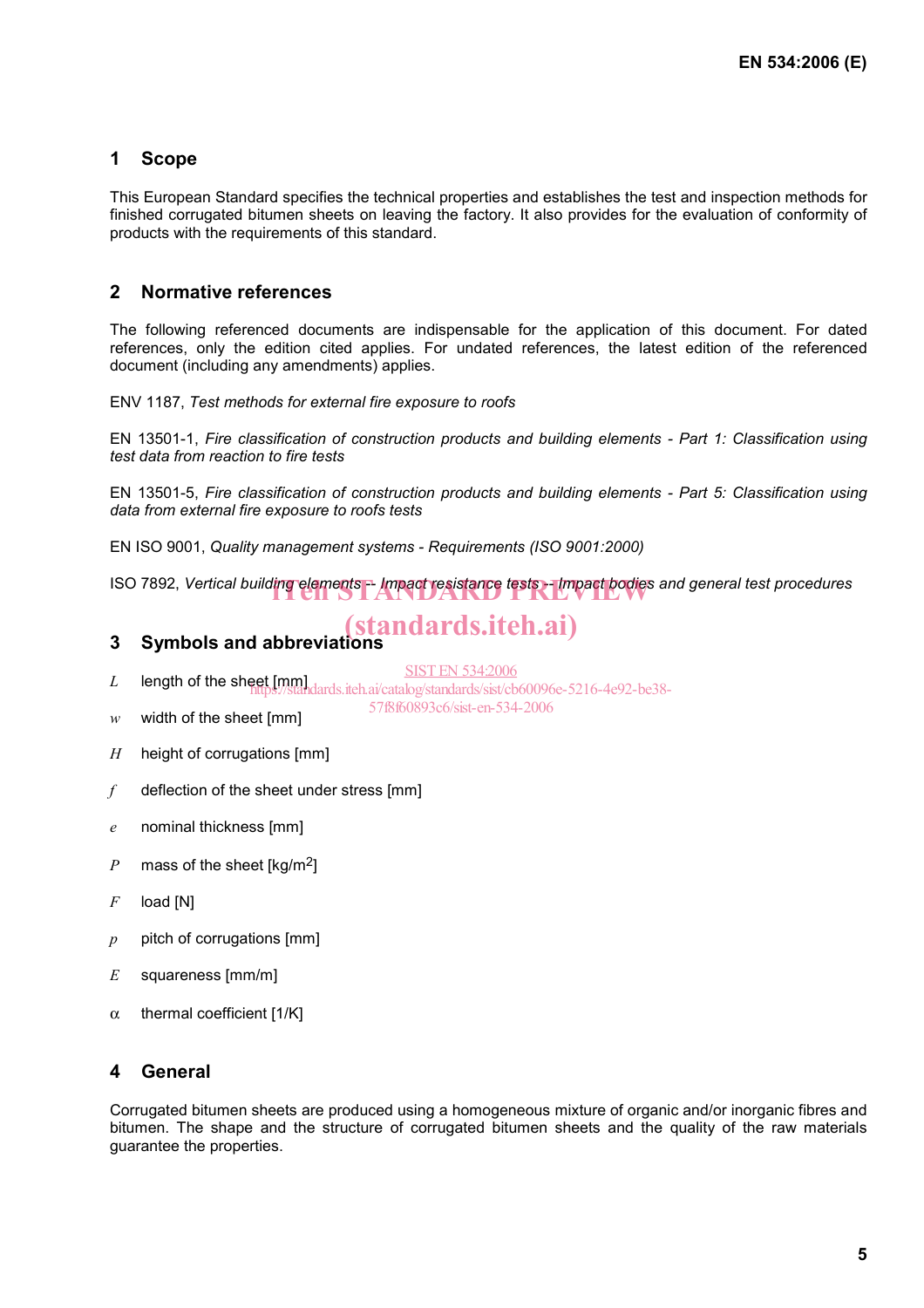Corrugated bitumen sheets may be spun-dyed. They may also be supplied with a coloured or colourless adhesive surface coating, which in turn may or may not have a covering of granules or fine flakes.

Corrugated bitumen sheets may be manufactured as a mono-layer or a multi-layer product.

Corrugated bitumen sheets are divided into category R and category S depending on their mechanical properties. For category R, all mechanical properties have to pass the threshold values of that category.

For roofing applications, category R products are suitable for most climatic conditions, while Category S products may require special installation depending on the climatic conditions.

For cladding applications, both categories are suitable.

The manufacturer's installation guide shall be consulted to ensure that the product is installed in the correct manner for its category.

#### **5 Requirements**

#### **5.1 Geometrical properties**

#### **5.1.1 Length**

When tested according to 7.1.1, the tolerance on length L shall be  $+1.0\%$ ,  $-0.2\%$ . iTeh STANDARD PREVIEW

#### **5.1.2 Width**

## (standards.iteh.ai)

When tested according to 7.1.2, the tolerance on width  $w$  shall be  $\pm 2$  %.

SIST EN 534:2006

**5.1.3 Thickness**  https://standards.iteh.ai/catalog/standards/sist/cb60096e-5216-4e92-be38-

57f8f60893c6/sist-en-534-2006

When tested according to 7.1.3, the tolerance on thickness *e* shall be  $\pm$  10 %.

The thickness of the corrugated bitumen sheets shall be measured including any surface relief (surface pattern) on the upper and lower sides (see Figure 4).

NOTE Due to the fact that the relief of the surfaces may be very different (e.g. from one manufacturer to the other), the measurement of the thickness will give only some descriptive information and therefore cannot be directly compared between different products.

#### **5.1.4 Height of corrugations**

When tested according to 7.1.4, the tolerance on the height of corrugations *H* shall be  $\pm$  6 %.

For corrugated bitumen sheets with various corrugation heights, all the declared corrugation heights shall be measured.

#### **5.1.5 Pitch of corrugations**

When tested according to 7.1.5, the tolerance on the pitch of corrugations  $p$  shall be  $\pm$  3 %.

For corrugated bitumen sheets with various pitches and/or period of corrugation, all the declared pitches and/or periods shall be measured.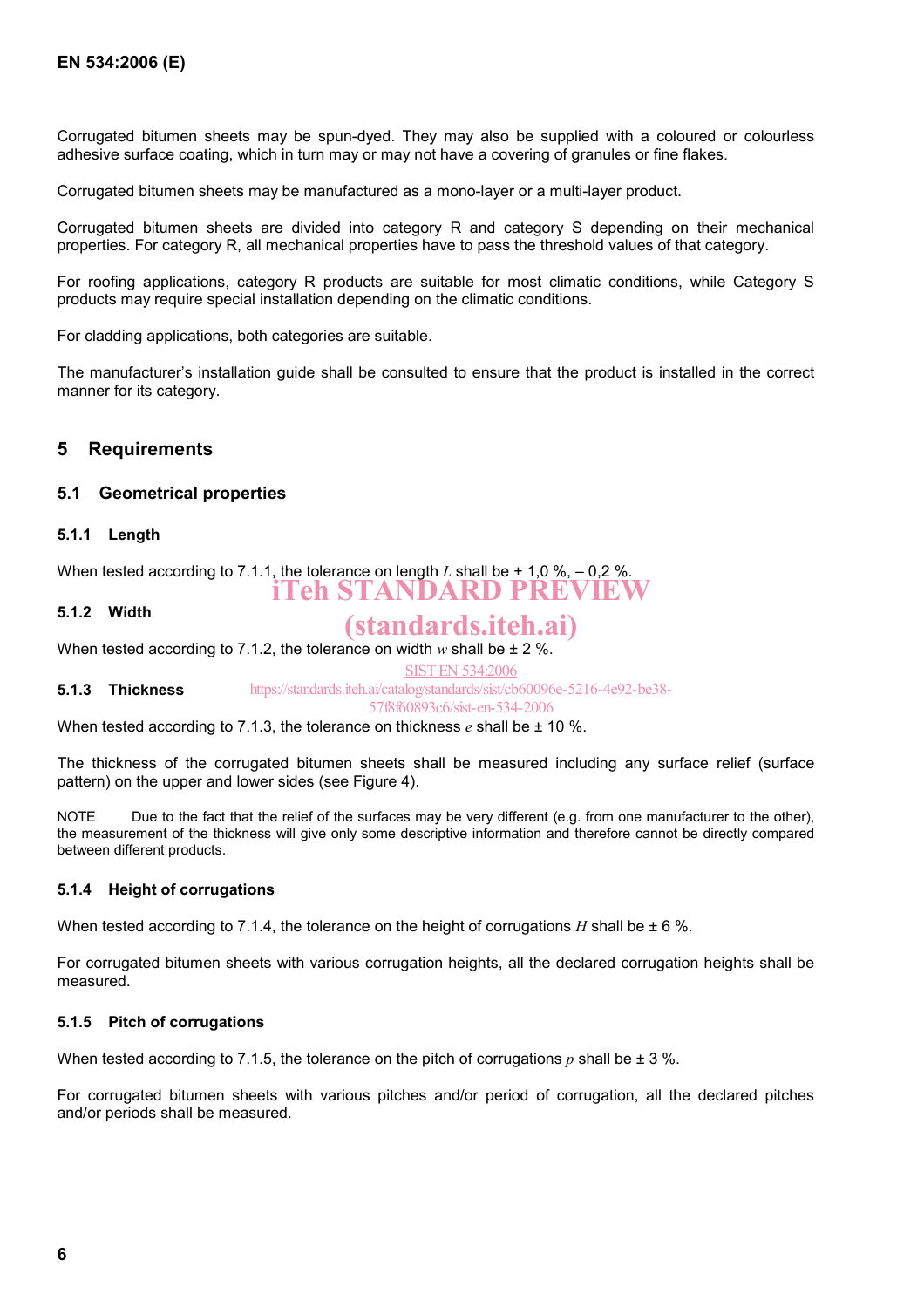#### **5.1.6 Squareness**

When tested according to 7.1.6, the squareness *E* shall be less than or equal to 4 mm/m.

#### **5.2 Mechanical properties**

#### **5.2.1 Bending under downward load**

When tested according to 7.2.1, the minimum load for a deflection of 1/200 of a span of 620 mm shall be:

— category R ≥ 1400 N/m<sup>2</sup>

 $\sim$  category S > 700 N/m<sup>2</sup>

NOTE For calculation of maximum permissible load in manufacturers' installation guides, other methods may be used particularly in case of sheet shapes that do not allow the distributed downward load described in 7.2.1 to be applied.

#### **5.2.2 Impact strength**

When tested according to 7.2.2, the falling height with a span of 620 mm shall be:

 $\equiv$  category R = 400 mm;

- category  $S = 250$  mm.

This requirement is not relevant for external wall finishing products. 'eh STANDARD PREVIEW

#### **5.2.3 Tearing strength**

When tested according to Za2B dhe teac threshold value shall be greater than $_{\rm e38-}$ SIST EN 534:2006

- $\equiv$  category R = 200 N;
- $-$  category S = 150 N.

Where, in the case of a corrugated bitumen sheet with various corrugation heights, the manufacturer defines which corrugation has to be used for fixing, only this corrugation has to be tested.

(standards.iteh.ai)

57f8f60893c6/sist-en-534-2006

#### **5.3 Physical properties**

#### **5.3.1 Water impermeability**

When tested according to 7.3.1, no drop of water shall pass through the sheet after 48 h.

#### **5.3.2 Proportion of bitumen**

When tested according to 7.3.2, the bitumen content shall be equal to or greater than 40 %.

The properties are measured without any covering of granules or fine flakes.

#### **5.3.3 Mass**

When tested according to 7.3.3, the tolerance on the declared mass (expressed in kg/m<sup>2</sup>) shall be  $\pm$  10 %.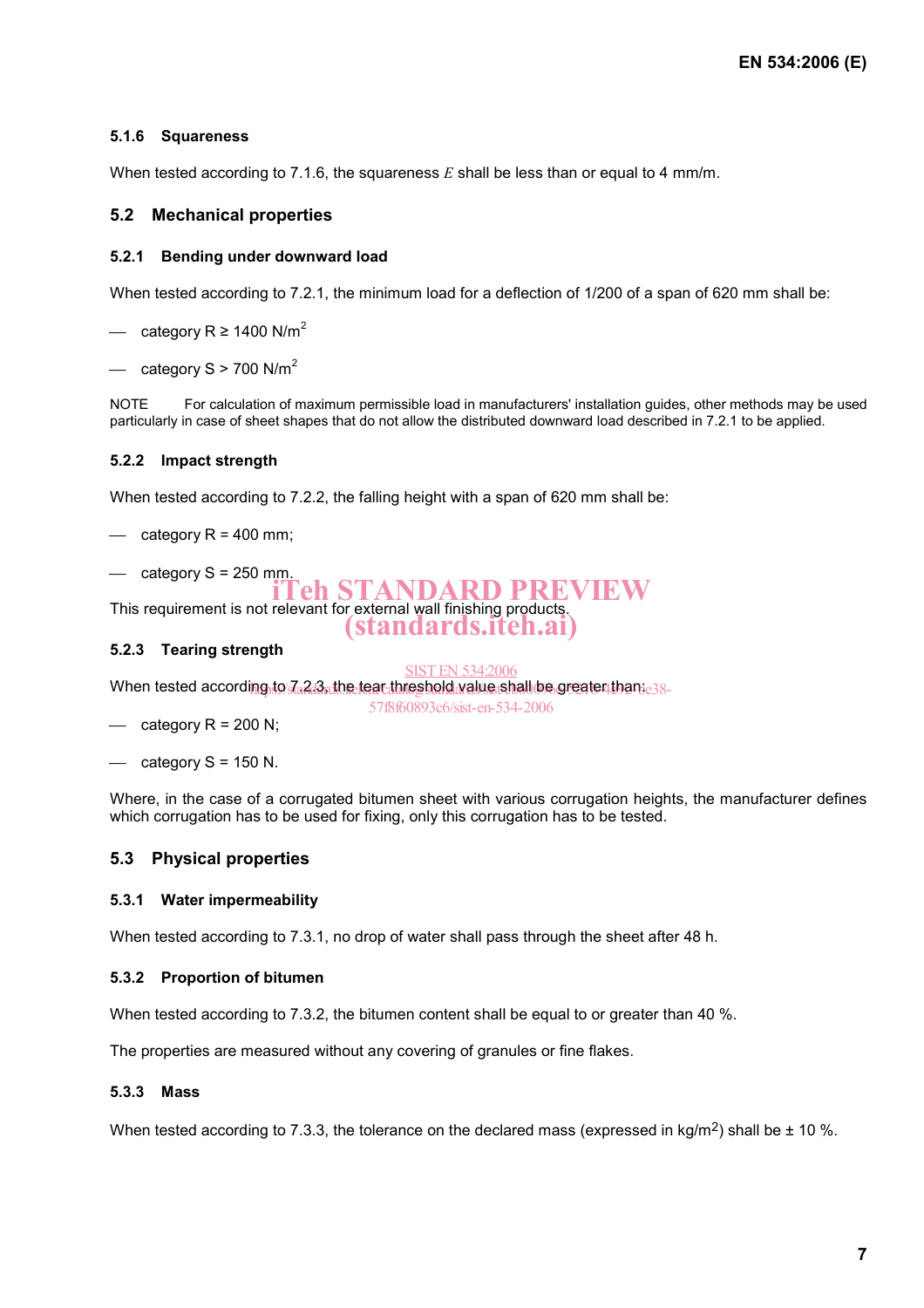#### **5.3.4 Homogeneity of the product**

When tested according to 7.3.4, there shall be no area larger than 1 cm<sup>2</sup> without bitumen.

#### **5.3.5 Water absorption**

When tested according to 7.3.5, the water absorption shall be less than 20 % of the mass of the sheet.

The properties are measured without any covering of granules or fine flakes.

#### **5.3.6 Slip resistance**

Due to their rough surfaces, corrugated bitumen sheets are not slippery products.

#### **5.3.7 Load bearing**

Installation guidelines shall recommend not to permit walking between the purlins (load bearing capacity is not covered by this product standard).

#### **5.4 Durability**

#### **5.4.1 Tearing strength after freeze/thaw ageing**

When tested according to  $7.4.1$ , the tearing strength shall not be lower than the initial threshold values (5.2.3).

## 5.4.2 Water impermeability after freeze/thaw ageing  ${\bf ds.iteh.ai)}$

When tested according to 7.4.2, no drop of water shall pass through the sheet after 48 h.<br>SIST EN 534:2006

**5.4.3 Thermal coefficient**  https://standards.iteh.ai/catalog/standards/sist/cb60096e-5216-4e92-be38- 57f8f60893c6/sist-en-534-2006

When tested according to 7.4.3, the value of  $\alpha$  shall be less than 100 x 10<sup>-6</sup> 1/K.

#### **5.5 Fire performance**

#### **5.5.1 Reaction to fire**

This characteristic shall be declared when subject to regulatory requirements and may be declared when not subject to such requirements. Where the manufacturer wishes to make a declaration of the reaction to fire performance of his corrugated bitumen sheets (e.g. when they are subject to regulatory requirements), the sheets shall be tested and classified in accordance with 7.5.1.

#### **5.5.2 External fire performance**

This characteristic shall be declared when subject to regulatory requirements and may be declared when not subject to such requirements. Where the manufacturer wishes to make a declaration of the external fire performance of his corrugated bitumen sheets (e.g. when they are subject to regulatory requirements), the sheets shall be tested and classified in accordance with 7.5.2.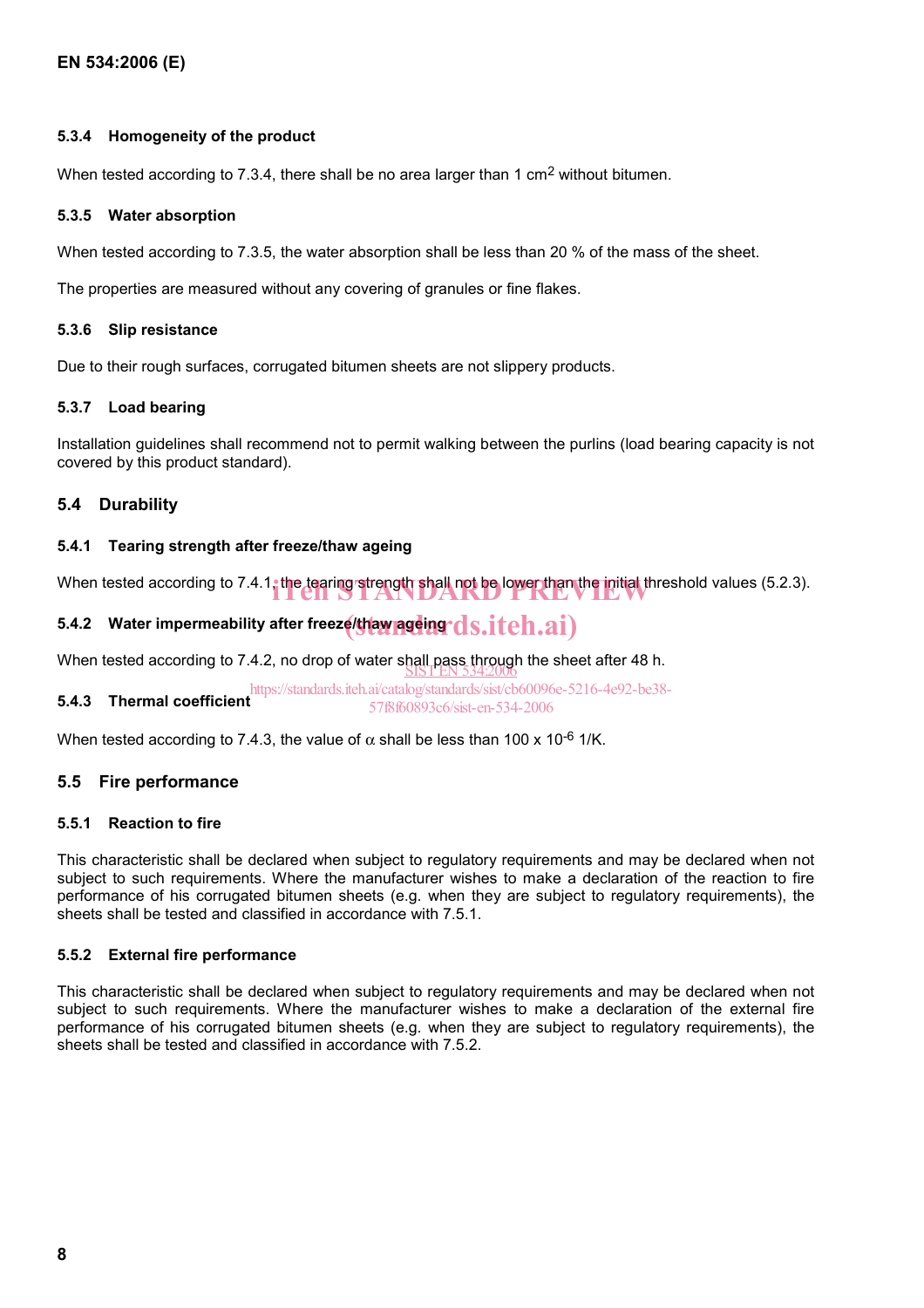### **6 Sampling and conditioning**

#### **6.1 Sample preparation**

Details of sampling and sample preparation for both type testing and factory production control testing are given in Table 1.

|                                                                                                                                            |                                                      | Number of<br>samples          | Width of<br>samples           | Length of<br>samples  | Conditioning            | <b>Cutting of the</b><br>sheet |  |  |  |
|--------------------------------------------------------------------------------------------------------------------------------------------|------------------------------------------------------|-------------------------------|-------------------------------|-----------------------|-------------------------|--------------------------------|--|--|--|
| 7.1                                                                                                                                        | <b>Geometrical properties</b>                        |                               |                               |                       |                         |                                |  |  |  |
| 7.1.1                                                                                                                                      | Length                                               | 3                             | Entire sheet                  | Entire<br>sheet       | Required A <sup>a</sup> | No                             |  |  |  |
| 7.1.2                                                                                                                                      | Width                                                |                               |                               |                       |                         | No.                            |  |  |  |
| 7.1.3                                                                                                                                      | Thickness                                            |                               |                               |                       |                         | Only if<br>necessary           |  |  |  |
| 7.1.4                                                                                                                                      | Height of corrugation                                | 1                             | Entire sheet                  | Entire<br>sheet       | Required A <sup>a</sup> | No                             |  |  |  |
| 7.1.5                                                                                                                                      | Pitch of corrugation                                 |                               |                               |                       |                         | Only if<br>necessary           |  |  |  |
| 7.1.6                                                                                                                                      | Squareness                                           |                               |                               |                       |                         | No                             |  |  |  |
| 7.2                                                                                                                                        | <b>Mechanical properties</b>                         |                               |                               |                       |                         |                                |  |  |  |
| 7.2.1                                                                                                                                      | Bending under downward load                          | 6 <sup>o</sup>                | <b>Entire</b> sheet           |                       | Required B              | No                             |  |  |  |
| 7.2.2                                                                                                                                      | Impact strength                                      | ST <sub>2T</sub><br><b>EN</b> | Entire sheet                  |                       | Required B              | No                             |  |  |  |
| 7.2.3                                                                                                                                      | Tearing strengths://standards.iteh.ai/catalog5tandar |                               | ds/ <b>siscotrug096</b> e     | -52 <b>1504a62-</b> b | e38Required B           | See Figure 1                   |  |  |  |
| 7.3                                                                                                                                        | <b>Physical properties</b>                           |                               | 5/18160893c6/sist-en-534-2006 |                       |                         |                                |  |  |  |
| 7.3.1                                                                                                                                      | Water impermeability                                 | 1                             | 3 corrugb                     | 150 mm                | Required A <sup>a</sup> | See Figure 2                   |  |  |  |
| 7.3.2                                                                                                                                      | Proportion of bitumen                                | 3                             | 50 mm                         | 100 mm                | Required A <sup>a</sup> | See Figure 2                   |  |  |  |
| 7.3.3                                                                                                                                      | Mass                                                 | 3                             | Entire sheet                  |                       | Required B <sup>a</sup> | No                             |  |  |  |
| 7.3.4                                                                                                                                      | Homogeneity of the product                           | 12                            | $\frac{1}{2}$ corrugb         | 200 mm                | Required A <sup>a</sup> | See Figure 2                   |  |  |  |
| 7.3.5                                                                                                                                      | Water absorption                                     | 3                             | 2 corrugb                     | 200 mm                | Required B <sup>a</sup> | See Figure 2                   |  |  |  |
| 7.4                                                                                                                                        | <b>Durability</b>                                    |                               |                               |                       |                         |                                |  |  |  |
| 7.4.1                                                                                                                                      | Tearing strength after<br>freeze/thaw ageing         | 5                             | 3 corrugb                     | 150 mm                | Required A <sup>a</sup> | See Figure 1                   |  |  |  |
| 7.4.2                                                                                                                                      | Water impermeability after<br>freeze/thaw ageing     | 1                             | 3 corrugb                     | 150 mm                | Required A <sup>a</sup> | See Figure 1                   |  |  |  |
| 7.4.3                                                                                                                                      | Thermal coefficient                                  | $\overline{2}$                | 1 corrug.                     | 250 mm                | Required B <sup>a</sup> | See Figure 1                   |  |  |  |
| a<br>In case of testing during production, the corrugated bitumen sheet may be tested without conditioning (A or B). If the test cannot be |                                                      |                               |                               |                       |                         |                                |  |  |  |

#### **Table 1 — Sampling and conditions of test specimens**

performed immediately, the corrugated bitumen sheet shall be stored right away at laboratory conditions.

b If the corrugated bitumen sheet has a flat part, this shall be considered as one corrugation.

A The test pieces shall be stored at laboratory conditions for at least 7 days.

B The test pieces shall be conditioned at  $(23 \pm 2)$  °C and  $(50 \pm 10)$  % relative humidity for at least 7 days.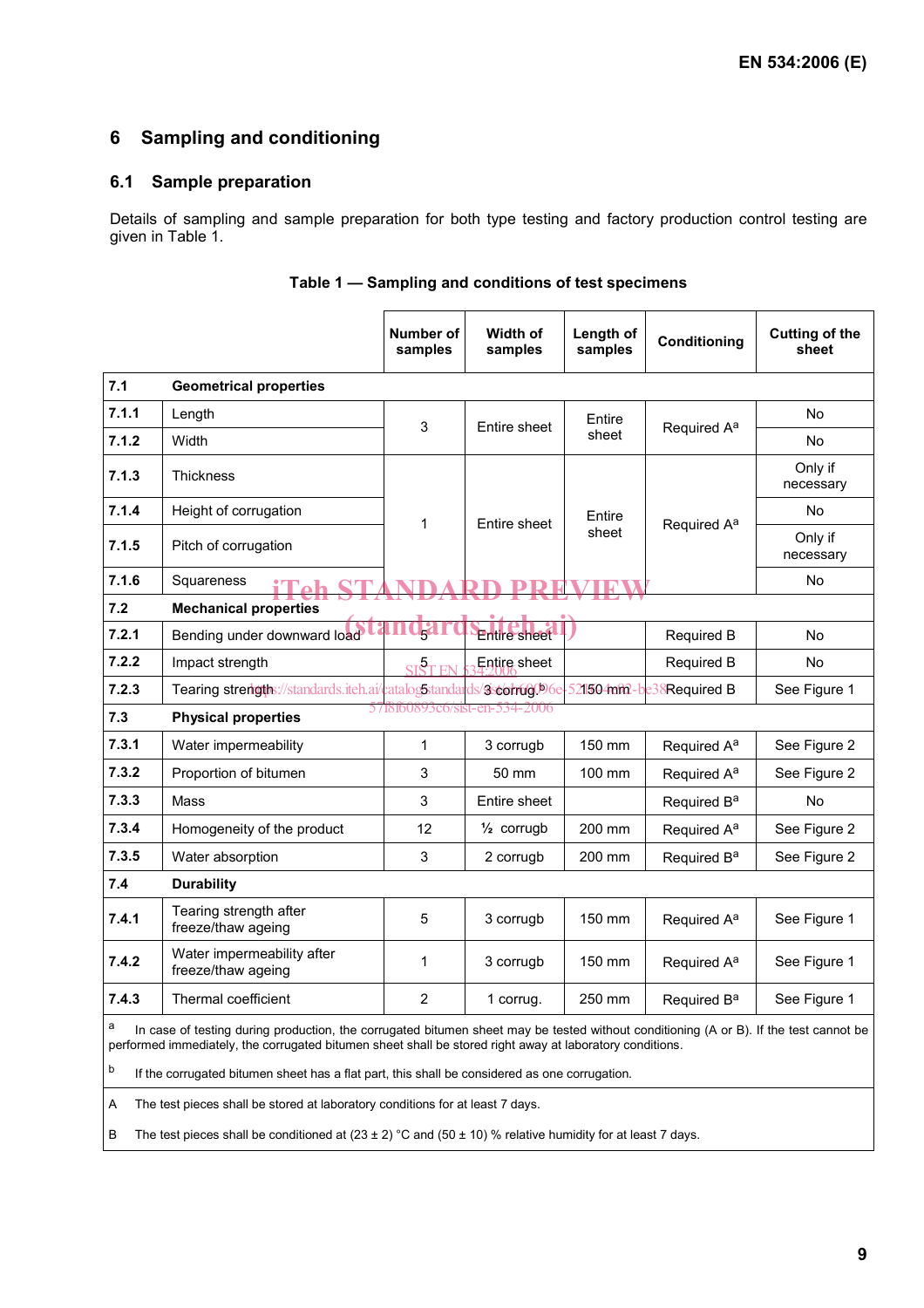For reaction to fire and external fire performance, the number of samples and the conditioning shall be according to the requirements of EN 13501-1 and EN 13501-5 respectively.

#### **6.2 Cutting of the corrugated bitumen sheet**

Figures 1 and 2 show the positions from which samples shall be taken, with the numbers referring to the test subclause in the standard. Samples shall not be taken within the area of 200 mm from either end.

Dimensions in millimeters



**Figure 1 — Positions from which samples are taken**